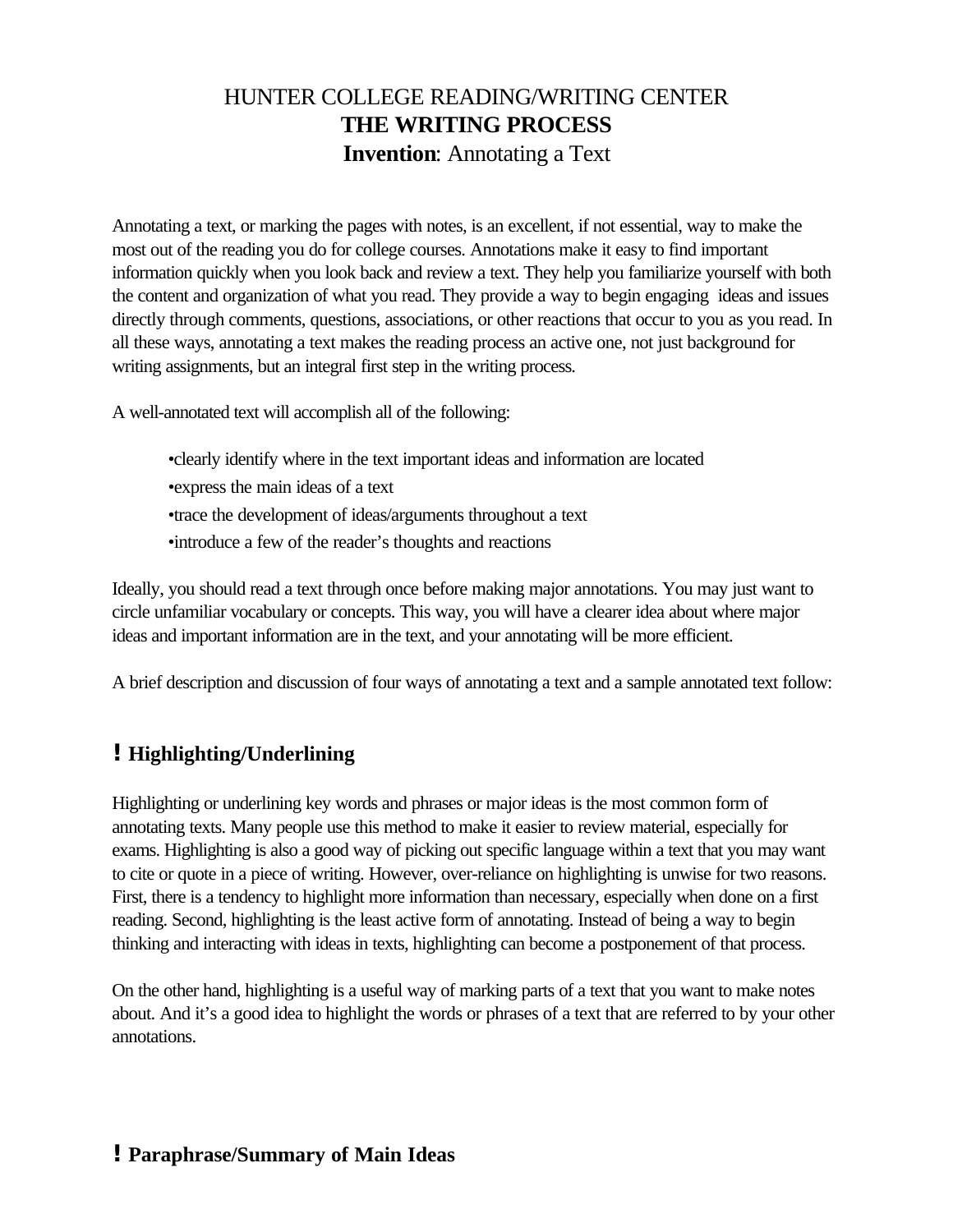Going beyond locating important ideas to being able to capture their meaning through paraphrase is a way of solidifying your understanding of these ideas. It's also excellent preparation for any writing you may have to do based on your reading. A series of brief notes in the margins beside important ideas gives you a handy summary right on the pages of the text itself, and if you can take the substance of a sentence or paragraph and condense it into a few words, you should have little trouble clearly demonstrating your understanding of the ideas in question in your own writing.

## **!Descriptive Outline**

A descriptive outline shows the organization of a piece of writing, breaking it down to show where ideas are introduced, where they are developed, and where any turns in the development occur. A descriptive outline allows you to see not only where the main ideas are but also where the details, facts, explanations, and other kinds of support for those ideas are located.

A descriptive outline will focus on the function of individual paragraphs or sections within a text. These functions might include any of the following:

- •Summarizing a topic/argument/etc.
- •Introducing an idea
- •Adding explanation
- •Giving examples
- •Providing factual evidence
- •Expanding or limiting the idea
- •Considering an opposing view
- •Dismissing a contrary view
- •Creating a transition
- •Stating a conclusion

This list is hardly exhaustive and it's important to recognize that several of these functions may be repeated within a text, particularly ones that contain more than one major idea.

Making a descriptive outline allows you to follow the construction of the writer's argument and/or the process of his/her thinking. It helps identify which parts of the text work together and how they do so.

## **!Comments/Responses**

You can use annotation to go beyond understanding a text's meaning and organization by noting your reactions–agreement/disagreement, questions, related personal experience, connection to ideas from other texts, class discussions, etc. This is an excellent way to begin formulating your own ideas for writing assignments based on the text or on any of the ideas it contains.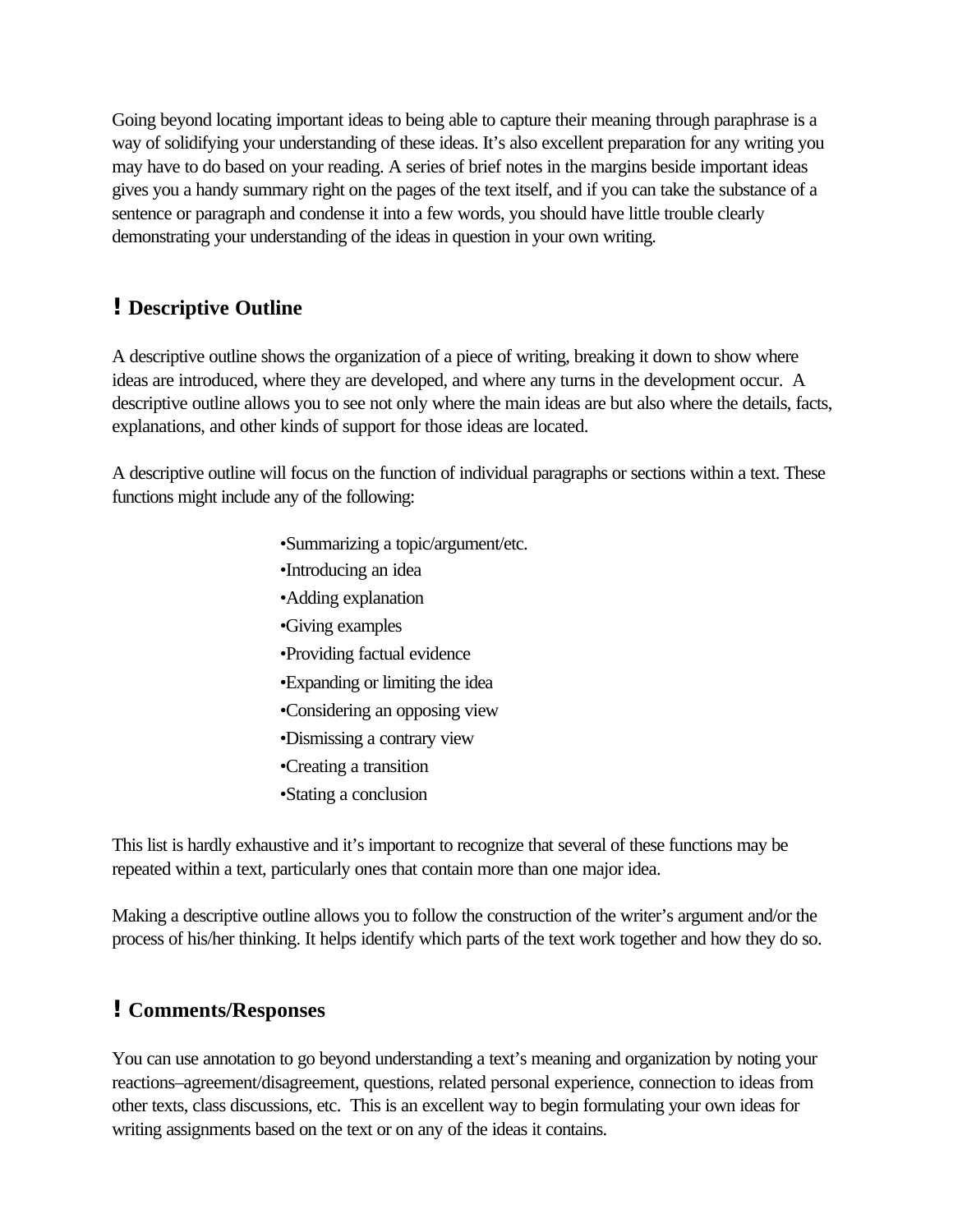#### **SAMPLE ANNOTATED TEXT**

# "How Come the Quantum" By John Archibald Wheeler

| <b>Bold = Main Ideas</b>  | Universal Font = Descriptive Outline                                                      | $Italics = Comments$                                                                                      |
|---------------------------|-------------------------------------------------------------------------------------------|-----------------------------------------------------------------------------------------------------------|
|                           | What is the greatest mystery in physics today? Different physicists have                  | <b>Greatest mystery in</b>                                                                                |
| intro of topic            | different answers. My candidate for greatest mystery is a question now century old,       | physics is nature of<br>quantum.                                                                          |
|                           | "How come the quantum?" What is this thing, the "quantum"? It's a bundle of energy,       |                                                                                                           |
| historical<br>perspective | an indivisible unit that can be sliced no more. Max Planck showed us a hundred years      |                                                                                                           |
|                           | ago that light is emitted not in a smooth, steady flow, but in quanta. Then physicists    | lumps of energy?                                                                                          |
|                           | found quantum jumps of energy, the quantum of electric charge and more. In the small-     |                                                                                                           |
|                           | scale world, everything is lumpy.                                                         |                                                                                                           |
| description               | And more than just lumpy. When events are examined closely enough,                        | chance plays great<br>role in change in                                                                   |
|                           | uncertainty prevails; cause and effect become disconnected. Change occurs in little       | this "small scale<br>world"                                                                               |
|                           | explosions in which matter is created and destroyed, in which chance guides what          | This means they're                                                                                        |
|                           | happens, in which waves are particles and particles are waves.                            | the same and<br>different at the same<br>time?                                                            |
| main idea of<br>essay     | Despite all this uncertainty, quantum physics is both a practical tool and the            | quantum physics                                                                                           |
|                           | basis of our understanding of much of the physical world. It has explained the structure  | has helped us<br>understand<br>material world                                                             |
|                           | of atoms and molecules, the thermonuclear burning that lights the stars, the behavior of  |                                                                                                           |
|                           | semiconductors and superconductors, the radioactivity that heats the earth, and the       | both what things<br>are and how they                                                                      |
|                           | comings and goings of particles from neutrinos to quarks.                                 | work                                                                                                      |
| rhetorical<br>question    | Successful, yes, but mysterious, too. Balancing the glory of quantum                      | some things                                                                                               |
|                           | achievements, we have the shame of not knowing "how come." Why does the quantum           | remains a mystery<br>Science can't tell us<br>why anything<br>exists. We still need<br>religion for that. |
|                           | exist?                                                                                    |                                                                                                           |
| one<br>interpretation     | My mentor, the Danish physicist, Niels Bohr, made his peace with the                      |                                                                                                           |
|                           | quantum. His "Copenhagen Interpretation" promulgated in 1927 bridged the gap              | Bohr suggested it's<br>measurement that                                                                   |
|                           | between the strangeness of the quantum world and the ordinariness of the world            | makes the quantum<br>useful                                                                               |
|                           | around us. It is the act of measurement, said Bohr, that transforms the indefiniteness of | Its mysterious<br>quality is a separate<br>issue.<br>This is best theory                                  |
|                           | quantum events into the definiteness of everyday experience. And what one can             |                                                                                                           |
|                           | measure, he said, is necessarily limited. According to his principle of complementarity,  |                                                                                                           |
|                           | you can look at something in one way or in another way, but not in both ways at once.     | we have.                                                                                                  |
|                           | It may be, as one French physicist put it, "the fog from the north," but the Copenhagen   |                                                                                                           |
|                           | interpretation remains the best interpretation of the quantum that we have.               |                                                                                                           |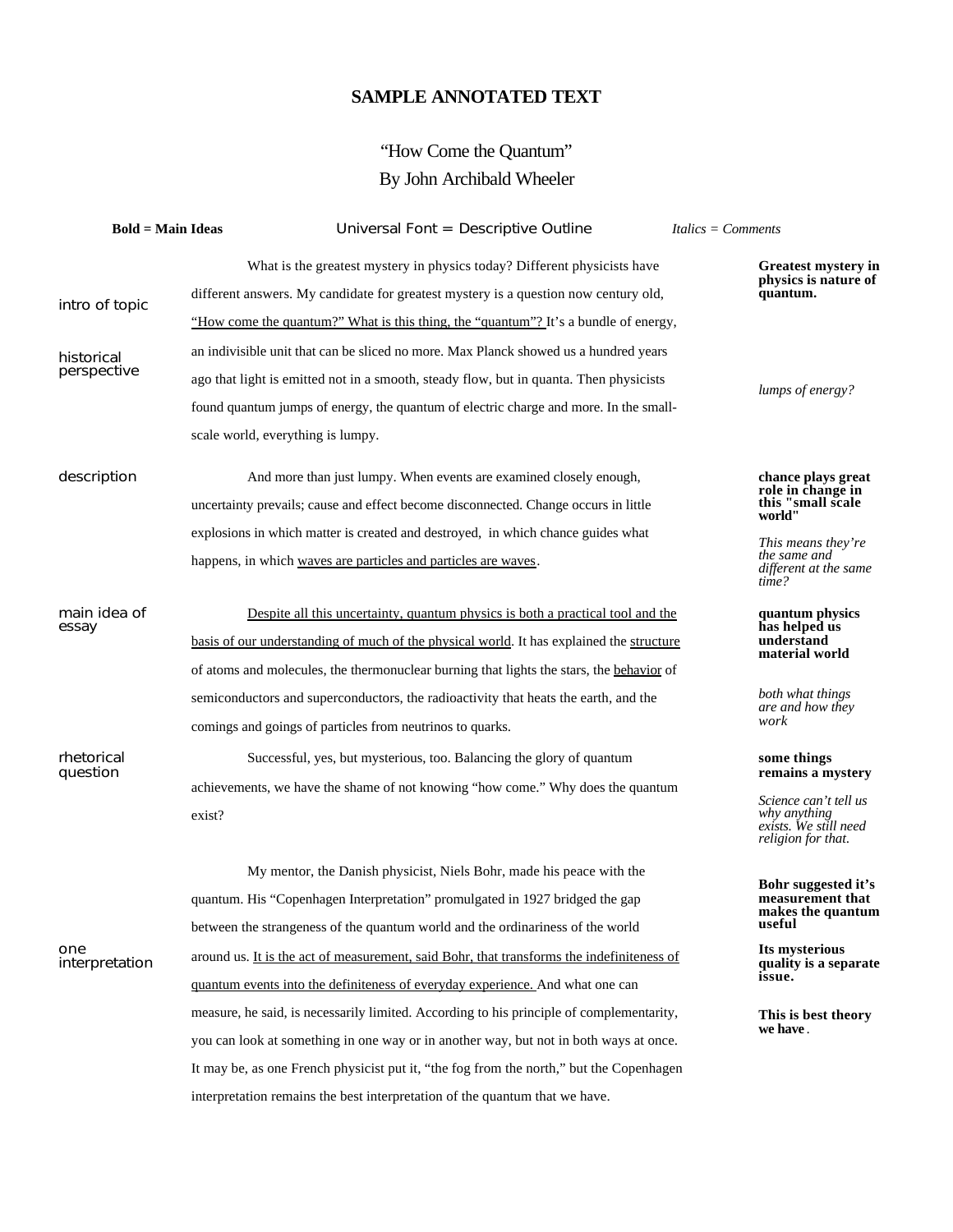anecdote Albert Einstein, for one, could never accept this world view. In on-again, offagain debates over more than a dozen years, Bohr and Einstein argued the issues–always in a spirit of great mutual admiration and respect. I made my own effort to convince Einstein, but without success. Once, around 1942, I went around to his house in Princeton to tell him of a new way of looking at the quantum world developed by my student, Richard Feynman.

second interpretation

Feynman pictured an electron getting from point **A** to point **B** not by one or another possible path, but by taking all possible paths at once. Einstein, after listening patiently, said, as he had on other occasions, "I still cannot believe God plays dice." Then he added, "But maybe I have earned the right to make my mistakes."

third interpretation

Feynman's superposed paths are eerie enough. In the 1970s, I got interested in another way to reveal the strangeness of the quantum world. I called it "delayed choice." You send a quantum of light (a photon) into an apparatus that offers the photon two paths. If you measure the photon that leaves the apparatus in one way you can tell which path it took.

explanation of third interpretation

If you measure the departing photon in a different way (a complementary way), you can tell if it took both paths at once. You can't make both kinds of measurements on the same photon, but you can decide, after the photon has entered the apparatus, which kind of measurement you want to make.

path? Too bad. You decide to look to see if it took both paths at once, and you find that it did. Or is it progressing along both paths at once? Too bad. You decide to find out if

it took just one path, and it did.

Is the photon already wending its way through the apparatus along the first

#### explanation, continued

*This makes no sense. What's too bad?*

anecdote

*But does a lab have anything to do with the "real" cosmos?*

At the University of Maryland, Carroll Alley, with Oleg Jakubowicz and William Wickes, took up the challenge I offered them and confirmed that the outcome could be affected by delaying the choice of measurement technique–the choice of question asked–until the photon was well on its way. I like to think that we may one day conduct a delayed-choice experiment not just in a laboratory, but in the cosmos.

analogy One hundred years is, after all, not so long a time for the underpinning of a wonderfully successful theory to remain murky. Consider gravity. Isaac Newton, when he published his monumental work on gravitation in the  $17<sup>th</sup>$  century, knew he could not answer the question, "How come gravity?" He was wise enough not to try. "I frame no hypotheses," he said.

#### **Einstein didn't accept this**

*I'm with Einstein on this.*

*name-dropper!*

**Feynman proposed another explanation**.

*Einstein recognizing the limits of science?*

**Another explanation is "delayed choice."**

**You can look at 2 measurements, but not both at once**.

**Your "delayed choice" of how tp measure influences the outcome.**

**theory confirmed in lab; may be confirmed in cosmos some day**

**The "why" of gravity was a mystery at first, too.**